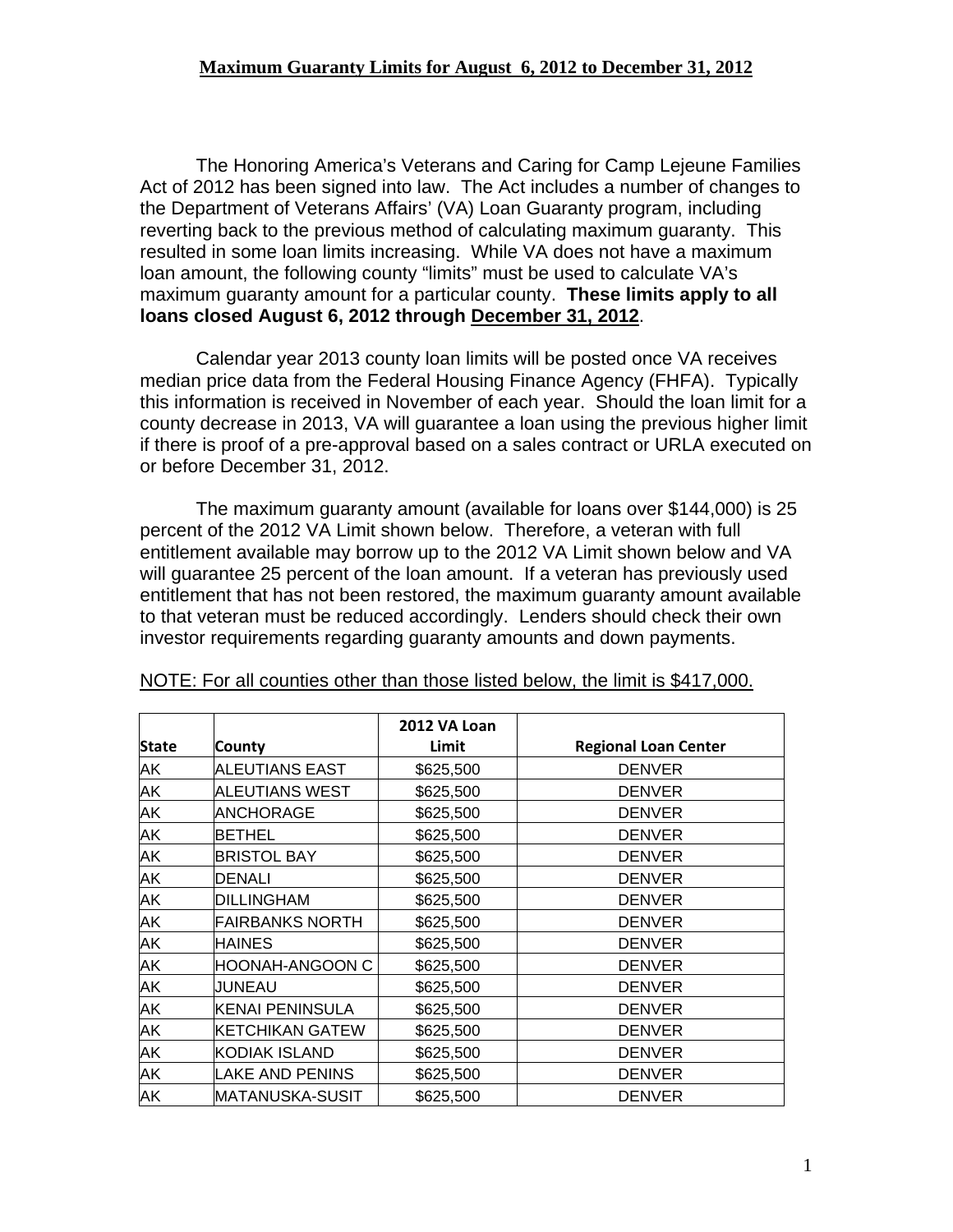| AK              | <b>NOME</b>            | \$625,500   | <b>DENVER</b>    |
|-----------------|------------------------|-------------|------------------|
| AK              | <b>NORTH SLOPE</b>     | \$625,500   | <b>DENVER</b>    |
| AK              | <b>NORTHWEST ARCTI</b> | \$625,500   | <b>DENVER</b>    |
| AK              | PETERSBURG CENS        | \$625,500   | <b>DENVER</b>    |
| AK              | PRINCE OF WALES        | \$625,500   | <b>DENVER</b>    |
| AK              | <b>SITKA</b>           | \$625,500   | <b>DENVER</b>    |
| AK              | <b>SKAGWAY MUNICIP</b> | \$625,500   | <b>DENVER</b>    |
| AK              | <b>SOUTHEAST FAIRB</b> | \$625,500   | <b>DENVER</b>    |
| AK              | VALDEZ-CORDOVA         | \$625,500   | <b>DENVER</b>    |
| AK              | <b>WADE HAMPTON</b>    | \$625,500   | <b>DENVER</b>    |
| AK              | <b>WRANGELL CITY A</b> | \$625,500   | <b>DENVER</b>    |
| ΑK              | YAKUTAT CITY           | \$625,500   | <b>DENVER</b>    |
| AK              | YUKON-KOYUKUK          | \$625,500   | <b>DENVER</b>    |
| CA              | ALAMEDA                | \$1,000,000 | <b>PHOENIX</b>   |
| CA              | <b>CONTRA COSTA</b>    | \$1,000,000 | <b>PHOENIX</b>   |
| СA              | <b>LOS ANGELES</b>     | \$675,000   | <b>PHOENIX</b>   |
| CA              | <b>MARIN</b>           | \$1,000,000 | <b>PHOENIX</b>   |
| CA              | <b>MONTEREY</b>        | \$436,250   | <b>PHOENIX</b>   |
| СA              | <b>NAPA</b>            | \$500,000   | <b>PHOENIX</b>   |
| CA              | <b>ORANGE</b>          | \$675,000   | <b>PHOENIX</b>   |
| CA              | <b>SAN BENITO</b>      | \$831,250   | <b>PHOENIX</b>   |
| СA              | <b>SAN DIEGO</b>       | \$518,750   | <b>PHOENIX</b>   |
| CA              | <b>SAN FRANCISCO</b>   | \$1,000,000 | <b>PHOENIX</b>   |
| CA              | <b>SAN LUIS OBISPO</b> | \$497,500   | <b>PHOENIX</b>   |
| СA              | <b>SAN MATEO</b>       | \$1,000,000 | <b>PHOENIX</b>   |
| CA              | <b>SANTA BARBARA</b>   | \$650,000   | <b>PHOENIX</b>   |
| CA              | <b>SANTA CLARA</b>     | \$831,250   | <b>PHOENIX</b>   |
| СA              | <b>SANTA CRUZ</b>      | \$663,750   | <b>PHOENIX</b>   |
| CA              | <b>SONOMA</b>          | \$456,250   | <b>PHOENIX</b>   |
| CA              | <b>VENTURA</b>         | \$563,750   | <b>PHOENIX</b>   |
| CO              | <b>BOULDER</b>         | \$440,000   | <b>DENVER</b>    |
| CO              | <b>EAGLE</b>           | \$781,250   | <b>DENVER</b>    |
| CO              | <b>LAKE</b>            | \$781,250   | <b>DENVER</b>    |
| CO              | <b>PITKIN</b>          | \$1,094,625 | <b>DENVER</b>    |
| $\overline{CO}$ | <b>ROUTT</b>           | \$568,750   | <b>DENVER</b>    |
| CO              | <b>SAN MIGUEL</b>      | \$1,000,000 | <b>DENVER</b>    |
| CO              | <b>SUMMIT</b>          | \$675,000   | <b>DENVER</b>    |
| <b>CT</b>       | <b>FAIRFIELD</b>       | \$653,750   | <b>CLEVELAND</b> |
| DC              | <b>DISTRICT OF COL</b> | \$838,750   | <b>ROANOKE</b>   |
| GU              | <b>GUAM</b>            | \$625,500   | <b>HONOLULU</b>  |
| HI              | <b>HAWAII</b>          | \$625,500   | <b>HONOLULU</b>  |
| HІ              | <b>HONOLULU</b>        | \$756,250   | <b>HONOLULU</b>  |
| ΗI              | <b>KALAWAO</b>         | \$625,500   | <b>HONOLULU</b>  |
| HI              | <b>KAUAI</b>           | \$625,500   | <b>HONOLULU</b>  |
| ΗI              | <b>MAUI</b>            | \$625,500   | <b>HONOLULU</b>  |
| ID              | <b>BLAINE</b>          | \$435,000   | <b>DENVER</b>    |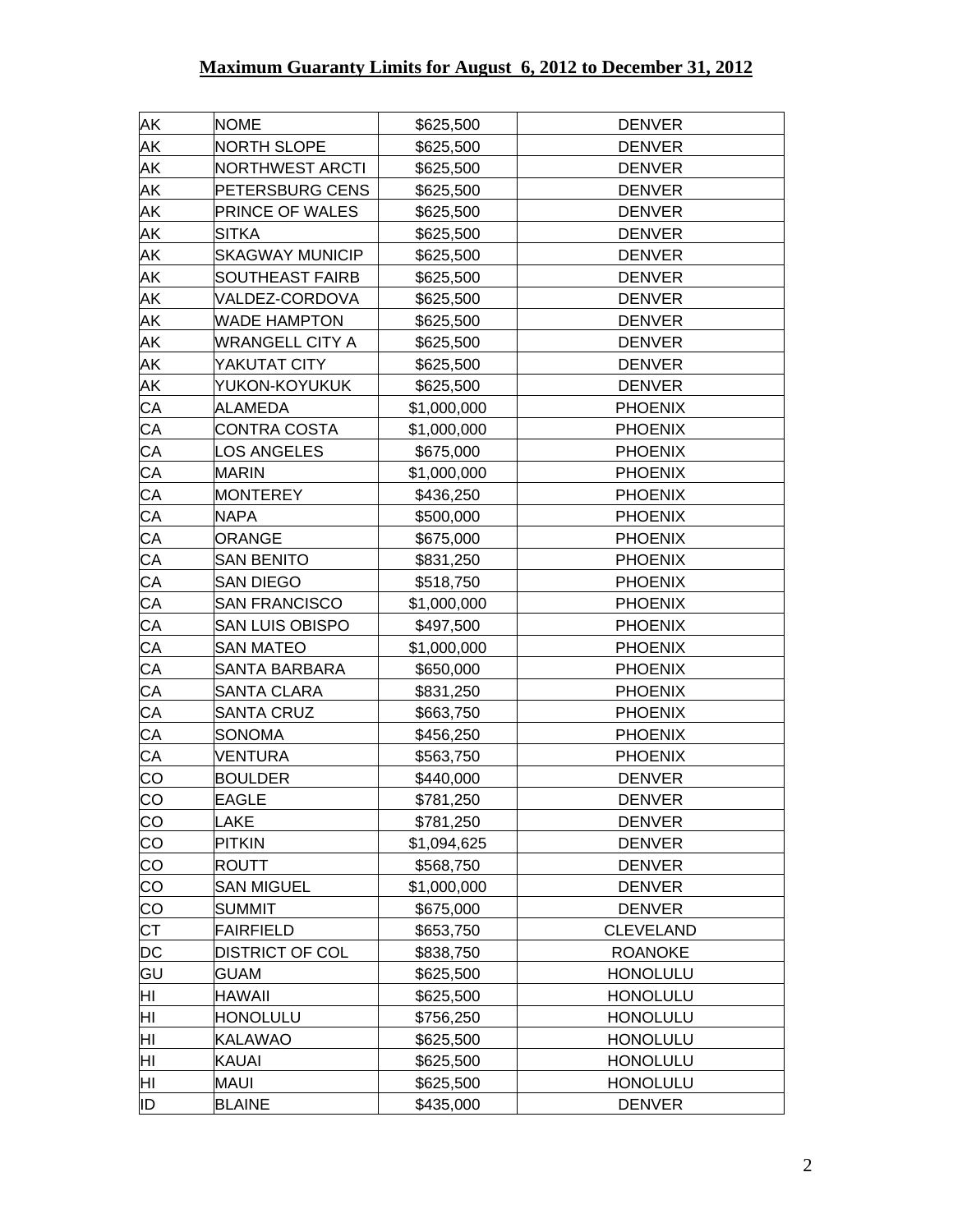| ID.       | <b>TETON</b>           | \$652,500   | <b>DENVER</b>    |
|-----------|------------------------|-------------|------------------|
| МA        | <b>BRISTOL</b>         | \$418,750   | <b>CLEVELAND</b> |
| MA        | <b>DUKES</b>           | \$748,750   | <b>CLEVELAND</b> |
| MA        | <b>ESSEX</b>           | \$500,000   | <b>CLEVELAND</b> |
| МA        | <b>MIDDLESEX</b>       | \$500,000   | <b>CLEVELAND</b> |
| МA        | <b>NANTUCKET</b>       | \$1,094,625 | <b>CLEVELAND</b> |
| MA        | NORFOLK                | \$500,000   | <b>CLEVELAND</b> |
| MA        | <b>PLYMOUTH</b>        | \$500,000   | <b>CLEVELAND</b> |
| MA        | <b>SUFFOLK</b>         | \$500,000   | CLEVELAND        |
| <b>MD</b> | <b>ANNE ARUNDEL</b>    | \$520,000   | <b>ROANOKE</b>   |
| MD        | <b>BALTIMORE</b>       | \$520,000   | <b>ROANOKE</b>   |
| <b>MD</b> | <b>BALTIMORE CITY</b>  | \$520,000   | <b>ROANOKE</b>   |
| <b>MD</b> | <b>CALVERT</b>         | \$838,750   | <b>ROANOKE</b>   |
| MD        | <b>CARROLL</b>         | \$520,000   | <b>ROANOKE</b>   |
| <b>MD</b> | <b>CHARLES</b>         | \$838,750   | <b>ROANOKE</b>   |
| <b>MD</b> | <b>FREDERICK</b>       | \$838,750   | <b>ROANOKE</b>   |
| MD        | <b>HARFORD</b>         | \$520,000   | <b>ROANOKE</b>   |
| <b>MD</b> | <b>HOWARD</b>          | \$520,000   | <b>ROANOKE</b>   |
| <b>MD</b> | MONTGOMERY             | \$838,750   | <b>ROANOKE</b>   |
| MD        | <b>PRINCE GEORGE'S</b> | \$838,750   | <b>ROANOKE</b>   |
| <b>MD</b> | <b>QUEEN ANNE'S</b>    | \$520,000   | <b>ROANOKE</b>   |
| <b>NH</b> | <b>ROCKINGHAM</b>      | \$500,000   | <b>CLEVELAND</b> |
| <b>NH</b> | STRAFFORD              | \$500,000   | <b>CLEVELAND</b> |
| <b>NJ</b> | <b>BERGEN</b>          | \$777,500   | <b>CLEVELAND</b> |
| <b>NJ</b> | <b>ESSEX</b>           | \$777,500   | <b>CLEVELAND</b> |
| <b>NJ</b> | <b>HUDSON</b>          | \$777,500   | <b>CLEVELAND</b> |
| <b>NJ</b> | <b>HUNTERDON</b>       | \$777,500   | CLEVELAND        |
| <b>NJ</b> | MIDDLESEX              | \$777,500   | <b>CLEVELAND</b> |
| <b>NJ</b> | <b>MONMOUTH</b>        | \$777,500   | <b>CLEVELAND</b> |
| <b>NJ</b> | <b>MORRIS</b>          | \$777,500   | <b>CLEVELAND</b> |
| <b>NJ</b> | <b>OCEAN</b>           | \$777,500   | <b>CLEVELAND</b> |
| <b>NJ</b> | <b>PASSAIC</b>         | \$777,500   | <b>CLEVELAND</b> |
| <b>NJ</b> | <b>SOMERSET</b>        | \$777,500   | <b>CLEVELAND</b> |
| <b>NJ</b> | <b>SUSSEX</b>          | \$777,500   | <b>CLEVELAND</b> |
| <b>NJ</b> | <b>UNION</b>           | \$777,500   | CLEVELAND        |
| <b>NY</b> | <b>BRONX</b>           | \$777,500   | <b>CLEVELAND</b> |
| <b>NY</b> | <b>KINGS</b>           | \$777,500   | <b>CLEVELAND</b> |
| <b>NY</b> | <b>NASSAU</b>          | \$777,500   | <b>CLEVELAND</b> |
| <b>NY</b> | <b>NEW YORK</b>        | \$777,500   | <b>CLEVELAND</b> |
| NY.       | <b>PUTNAM</b>          | \$777,500   | <b>CLEVELAND</b> |
| <b>NY</b> | <b>QUEENS</b>          | \$777,500   | <b>CLEVELAND</b> |
| <b>NY</b> | <b>RICHMOND</b>        | \$777,500   | <b>CLEVELAND</b> |
| NY.       | <b>ROCKLAND</b>        | \$777,500   | <b>CLEVELAND</b> |
| <b>NY</b> | <b>SUFFOLK</b>         | \$777,500   | <b>CLEVELAND</b> |
| <b>NY</b> | <b>WESTCHESTER</b>     | \$777,500   | <b>CLEVELAND</b> |
| PA        | <b>PIKE</b>            | \$777,500   | <b>CLEVELAND</b> |